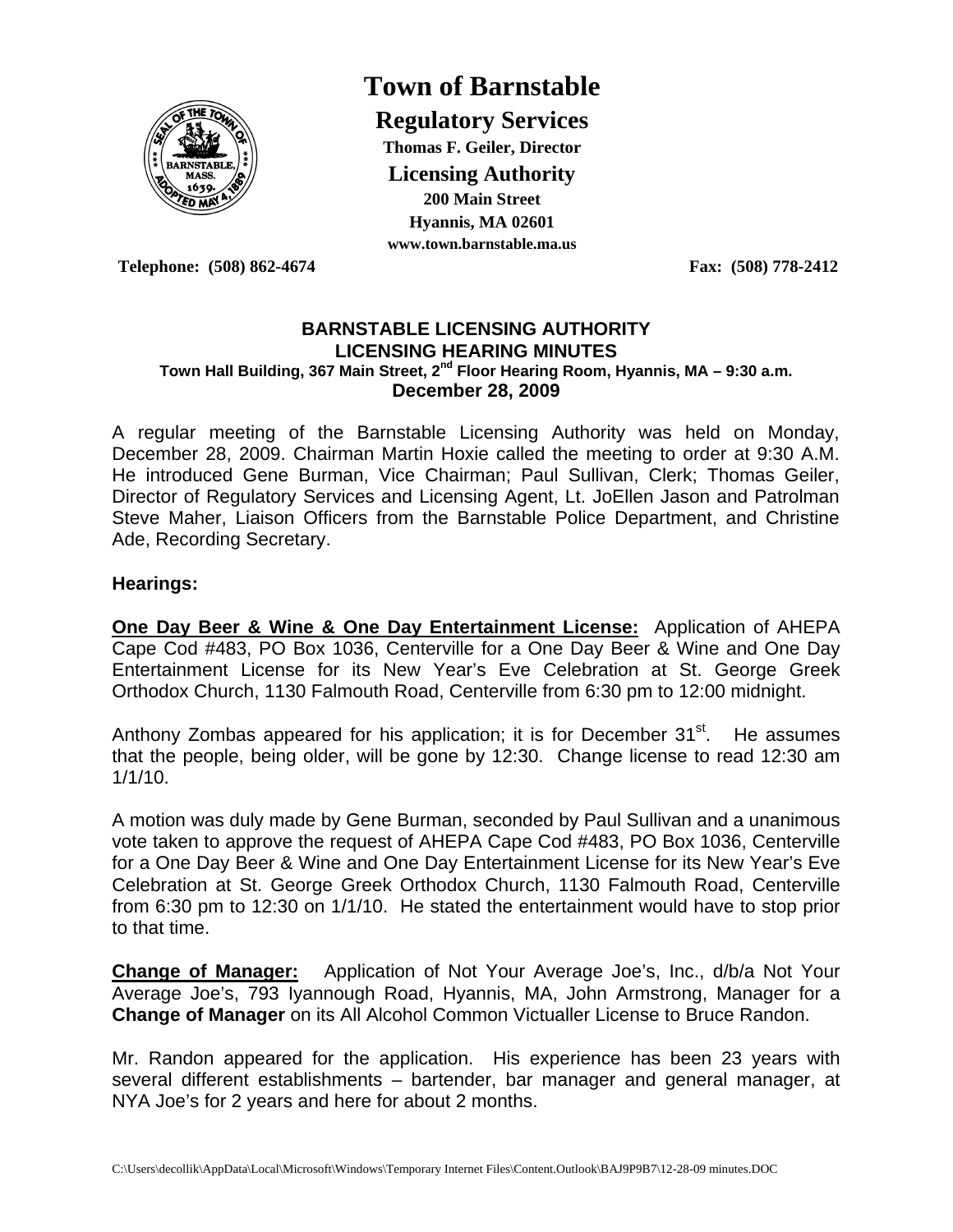A motion was duly made by Gene Burman, seconded by Paul Sullivan and a unanimous vote taken to approve the request of Not Your Average Joe's, Inc., d/b/a Not Your Average Joe's, 793 Iyannough Road, Hyannis, MA, John Armstrong, Manager for a **Change of Manager** on its All Alcohol Common Victualler License to Bruce Randon.

**Class I Auto Dealer:** Application of Saturn of Hyannis, Inc., d/b/a Cape Cod KIA, 115 Bassett Lane, Hyannis, MA, Edward Leslie, Manager, for a new Class I Auto Dealer License, with 89 total vehicles on the property.

Ron Siegel, Controller, came to request the change of name on their license – same number of vehicles, no other changes. Mr. Geiler asked if the other license is being turned in – he stated no, it is a change in  $d/b/a$ .

Mr. Sullivan asked that the Building Commissioner signature be on the plan; Mr. Geiler stated since it went through Site Plan Review, the Saturn existing there is more restrictive than the older plans. This is the same plan as approved 2 years ago. Mr. Burman asked if the parking in the rear is shared with Balise; Mr. Siegel stated it is NOT. Their parking is totally separate.

A motion was duly made by Gene Burman, seconded by Paul Sullivan and a unanimous vote taken to approve the request of Saturn of Hyannis, Inc., d/b/a Cape Cod KIA, 115 Bassett Lane, Hyannis, MA, Edward Leslie, Manager, for a new Class I Auto Dealer License, with 89 total vehicles on the property – customers, employees, sale vehicles, all vehicles.

**Class II Auto Dealer:** Application of Kamberi Motors, Inc., d/b/a Euro-Atlantic Auto Sales, 741 Yarmouth Road, Hyannis, Besart Kamberi, Manager, for a new Class II Auto Dealer License with a total of 22 vehicles allowed on the property.

Mr. Kamberi appeared for the application. They will be selling used cars. This location was Action Auto Sales fort almost 20 years. They are applying for the license in their name for 1/1/2010. Mr. Kamberi stated he has worked with Auto Smart, Hi-Line Auto Sales; has auto experience, owned the BP Station on Barnstable Road which he has fixed up a lot, has repaired cars since he was a kid. Mr. Geiler asked about the type of vehicles that will be on the lot – range, price, a vision of what it will look like. Mr. Kamberi stated all the cars will be European cars, they will have warranties for at least six months. Price range will be approximately \$4,000 - \$6,000. They want to sell reliable cars. Mr. Sullivan wanted to verify the number of vehicles – customers only on the plan are not noted; display cars are 22. Mr. Kamberi stated they share 6 spaces with JMR Honda. Mr. Hoxie asked how many total cars on the lot; Mr. Kamberi stated 25 total vehicles on the property. Mr. Sullivan asked if it is an issue that there are 6 spaces on the plan for customers. Officer Steve Maher suggested a barrier or rope between the 6 vehicles. Mr. Kamberi suggested 19 cars for sale and 3 for customers, with a total of 22 to save any problems. Mr. Hoxie stated we should give him the 25 vehicles. Mr. Burman wants it delineated where the property ends – he stated form the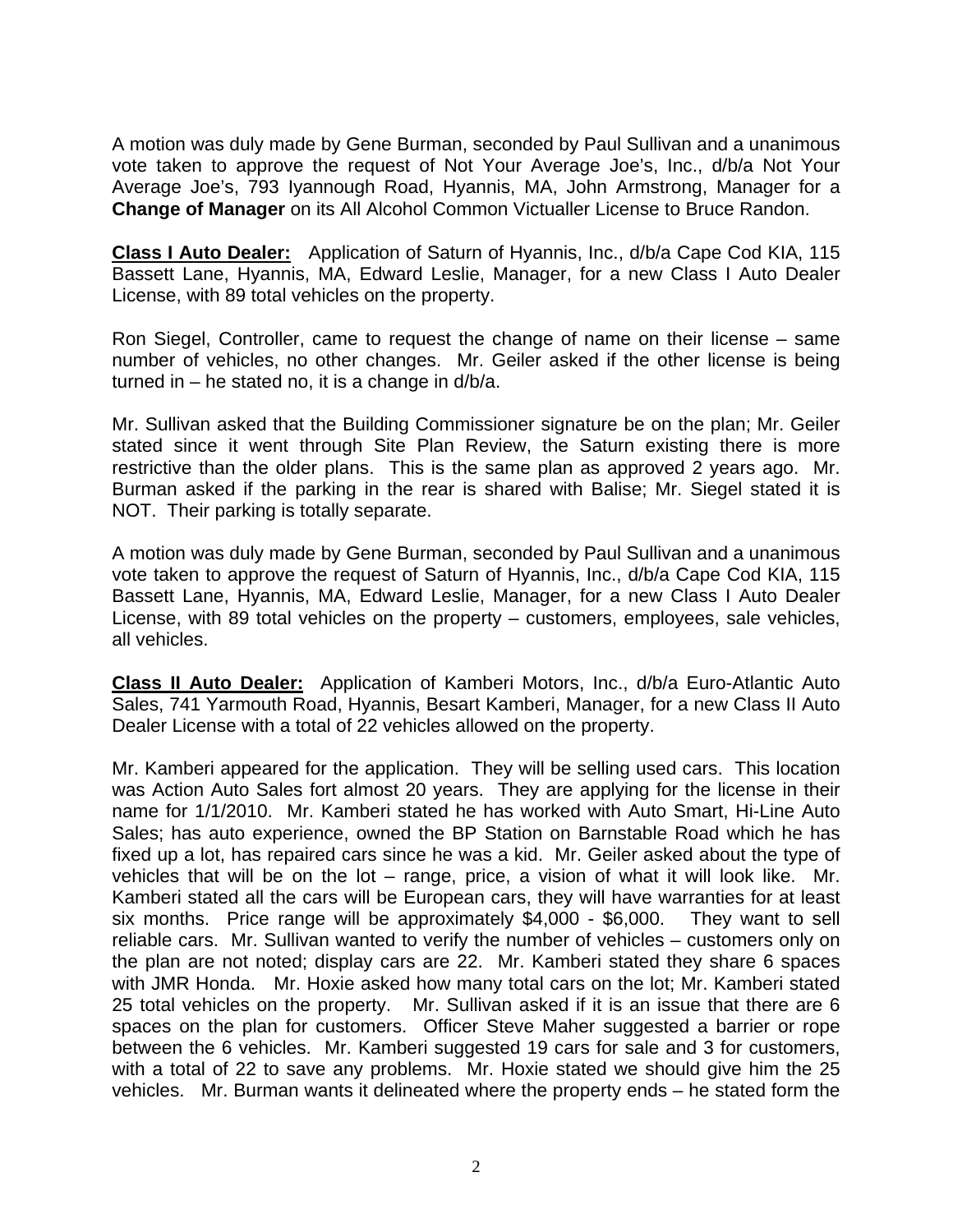line of the sign going back. Mr. Kamberi stated they will add a white line around their property. Officer Maher stated if there was a white line it would help the police department, or a simple rope. Mr. Burman stated we are being careful about this as we are trying to develop some way to help the police department.

Mr. Geiler stated this had been probably the worst looking lot in town; he asked the Board to approve 20 total vehicles for 6 months and that the licensee could come back and grow it after that time. Mr. Kamberi asked for 22 total as long as they have 18 for sale and 3 spots they will mark for customers he will be happy. Mr. Geiler expressed a concern in the lease – non-exclusive use with others of this property. This concerns him (page 4 of the lease). He certainly does not want to suggest what Mr. Kamberi is representing is not true; Mr. Kamberi has stated he is planning to improve the lot in future as long as the business picks up. Mr. Geiler asked where his repairs are done – and was told they will be done at the new BP station he owns on Barnstable Road. Mr. Burman asked if there is any other Class II license he is sharing; Mr. Kamberi stated not for now. Mr. Burman stated he will propose 20 vehicles on the lot, then we could go up after 6 months if he has shown his intent to improve the property. Mr. Kamberi has been told he cannot expand the shed/office in size. He will put a new sealcoat on the pavement and add some lights. Mr. Geiler stated he thinks Mr. Kamberi knows what he is talking about. He also stated within 6 months he should go to Engineering to get the number pinned down – not just continue to use #741 B.

A motion was duly made by Gene Burman, seconded by Paul Sullivan and a unanimous vote taken to approve the request of Kamberi Motors, Inc., d/b/a Euro-Atlantic Auto Sales, 741 Yarmouth Road, Hyannis, Besart Kamberi, Manager, for a new Class II Auto Dealer License with a total of 20 vehicles allowed on the property at present.

**New Junk Dealer License:** Application of Tim Ferreira, d/b/a Ferreira's, 85 Old Yarmouth Road, Hyannis, MA, Tim Ferreira, Manager, for a new Junk Dealer License, hours of operation to be 7 am to 5 pm.

Tim Ferreira appeared for a new Junk Dealer license at a new location he has found. Mr. Hoxie asked what the location was – Mr. Ferreira stated it was the Old Plymouth Beef. Building. Mr. Hoxie asked how many days he will be open – he asked for 7, from 7 am to 5 pm. Mr. Hoxie asked him if he has decided not to retire? Mr. Ferreira stated he still has a lot left. Mr. Geiler stated that the Site Plan conditions imposed must be followed – with storage inside. There is a fenced area, he will not tow trucks and have lots of vehicles there. Mr. Ferreira stated it is his opinion that the towed cars are fine as long as there are no wrecks. Mr. Ferreira stated the cars they will have there are cars not involved in accidents.

Mr. Hoxie asked how soon he will be ready to be operational? He was told tomorrow! He said he has worked with Officer Maher and wants to cooperate with the town and do this right. Mr. Burman stated he has a long period of history with the town – he operated for a long time without a license; his question is that now does he intend to operate under the rules and regulations of the town? Mr. Ferreira stated that his family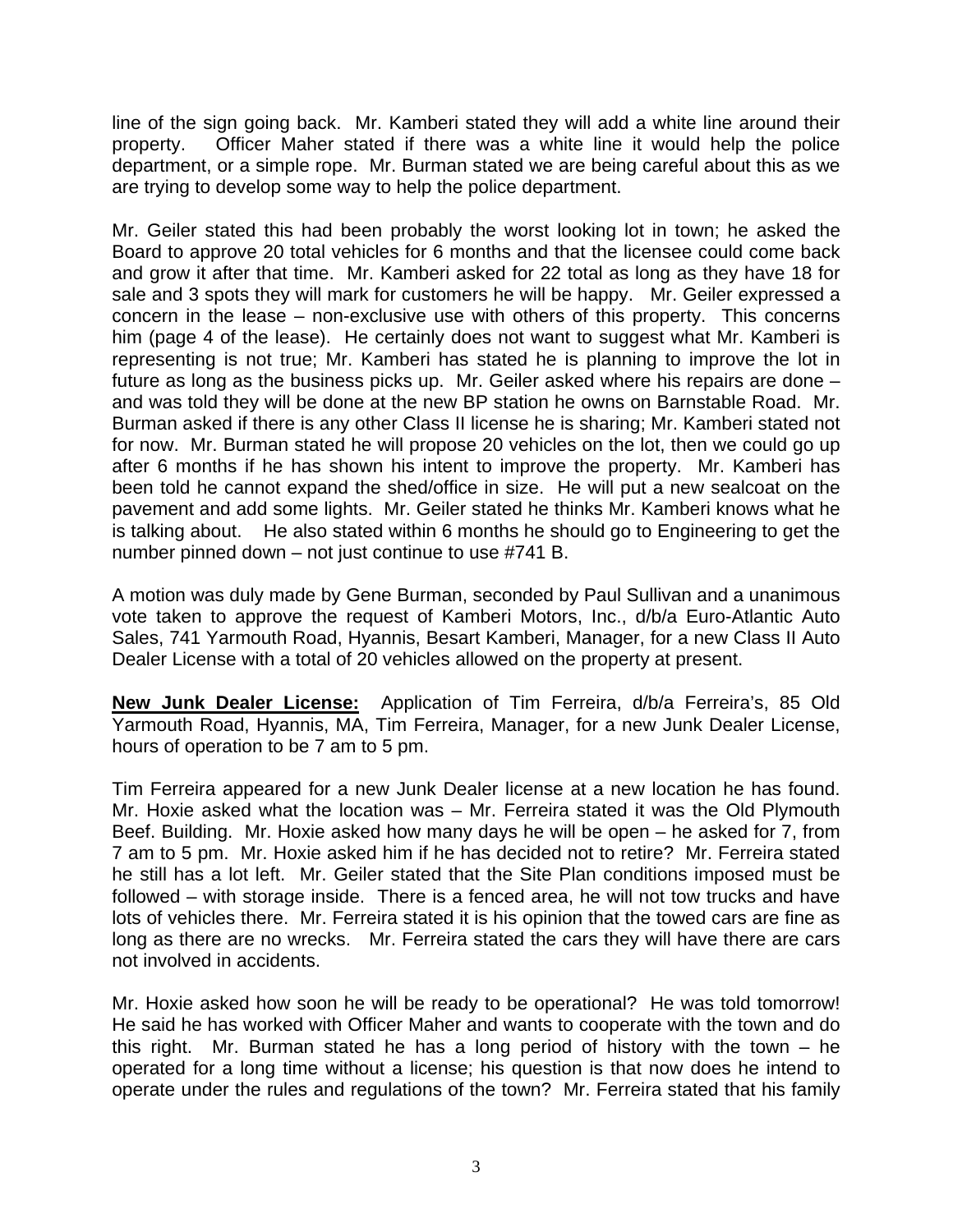has always had a junk license – his Dad was always licensed. Mr. Burman stated that was not a satisfactory answer; because he himself has had a long history of problems – he will be under close scrutiny. It will be his role to comply with ALL of the rules and regulations. Mr. Ferreira stated that due process is important; he is fully aware of the town ordinances. He is waiting to work with Officer Maher. Mr. Geiler stated this is a much better site than the other one – and indicated that Mr. Ferreira has worked with Building and Site Plan to get this far for this site. Because of the machinery he owns, he plans to have no more than 10 other cars there – nothing else except his equipment, bobcat, trailers. Mr. Burman asked someone else to make the motion as he is felt "torn" about his decision.

A motion was duly made by Paul Sullivan, seconded by Mr. Hoxie and then a unanimous vote was taken to approve the request of Tim Ferreira, d/b/a Ferreira's, 85 Old Yarmouth Road, Hyannis, MA, Tim Ferreira, Manager, for a new Junk Dealer License, hours of operation to be 7 am to 5 pm, 7 days a week, according to Site Plan regulations on a letter dated 12/4/09 from Site Plan Review. This license is issued to 4/30/10.

**Transfer of Annual All Alcohol Common Victualler License:** Application of Bagley-Heath, LLC, d/b/a Sweet Tomatoes Osterville, 791 Main Street, Osterville, Darren Bagley-Heath, Manager, to Merrill Sweet, Inc., d/b/a Sweet Tomatoes Pizza, Merrill Sweet, Manager.

Mr. Sweet appeared for the application  $-$  he is buying back the business he sold to his ex-wife. He has other locations in Yarmouth and Chatham. His Chatham license is seasonal beer & wine. Mr. Sullivan asked about the seating capacity of 49. Mr. Burman stated it is 46 and Mr. Sweet agreed. Mr. Geiler stated there was a Health Department request a few years ago – he would like Mr. Sweet to abide by this. Mr. Burman asked for the inside total to remain if there is rain – the outside people cannot come in if it increases the number 34 inside.

A motion was duly made by Gene Burman, seconded by Paul Sullivan and a unanimous vote taken to approve the request of Bagley-Heath, LLC, d/b/a Sweet Tomatoes Osterville, 791 Main Street, Osterville, Darren Bagley-Heath, Manager, to Merrill Sweet, Inc., d/b/a Sweet Tomatoes Pizza, Merrill Sweet, Manager, with 34 total inside and 12 outside on a the patio..

**New Common Victualler License:** Application of LBK, LLC., d/b/a Burger King, 184 North Street, Hyannis, MA, Rob Smith, District Manager, for a new Common Victualler License.

A motion was duly made by Gene Burman, seconded by Paul Sullivan and a unanimous vote taken to continue the request of LBK, LLC., d/b/a Burger King, 184 North Street, Hyannis, MA, Rob Smith, District Manager, for a new Common Victualler License to 1/11/10 as the applicant did not appear.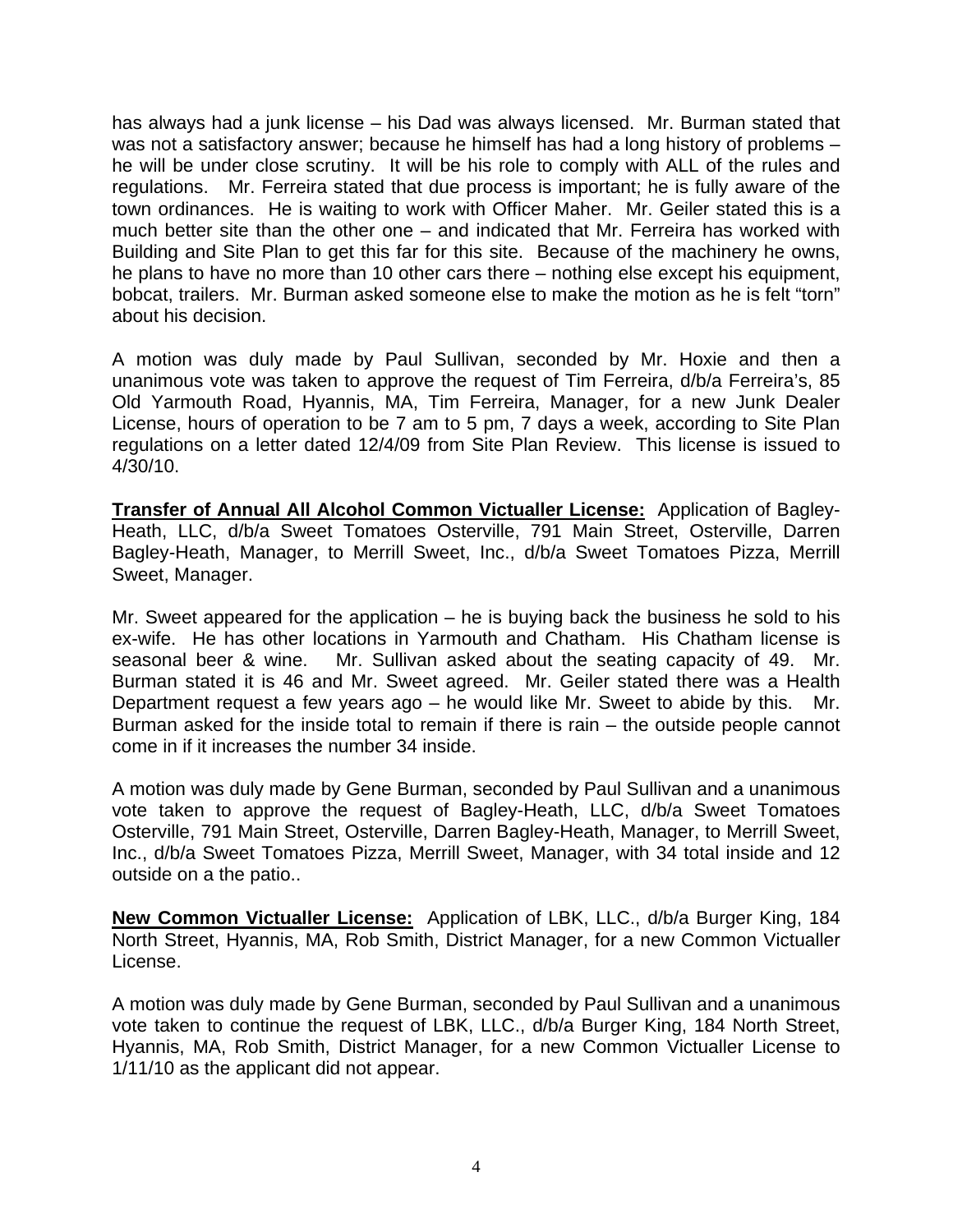**New Common Victualler License:** Application of LBK, LLC., d/b/a Burger King, 2145 Iyannough Road, Hyannis, MA, Rob Smith, District Manager, for a new Common Victualler License.

A motion was duly made by Gene Burman, seconded by Paul Sullivan and a unanimous vote taken to continue the request of LBK, LLC., d/b/a Burger King, 2145 Iyannough Road, Hyannis, MA, Rob Smith, District Manager, for a new Common Victualler License to 1/11/10 as the applicant did not appear.

**Show Cause Hearing:** Show Cause Hearing for Cape Cod Precious Gems & Coins, 48 Iyannough Road, Hyannis, MA, Carl Marchetti, Manager, for revocation of its Junk Dealer License as a result of information presented to the Licensing Authority by Detective Sgt. John Murphy of the Barnstable Police Department at the December 7, 2009 Licensing Authority Hearing for failure to comply with the Town of Barnstable Rules and Regulations under Chapter 502 regarding non-reporting of items purchased for sale, that it purchased items which appear on a list of stolen property, and a determination that Mr. Marchetti is an improper person to hold a Junk Dealer License, to show cause why your Junk Dealer License should not be permanently revoked.

It was read into record by Mr. Hoxie that the attorney for the Licensee, Jack Atwood, requested a continuation of this hearing to the next hearing on January 11, 2010 in order to properly prepare. He requested that Mr. Burman entertain a motion to continue the suspension of the license until that date.

A motion was duly made by Gene Burman, seconded by Paul Sullivan and a unanimous vote taken to retain the suspension already imposed until the next hearing date of January 11, 2010 when the Board will have a Show Cause Hearing on this license.

## **Renewals:**

**The following have applied for renewal of their licenses from 2009 with no changes:** 

## **Daily Non-Live Entertainment:**

Ryan Family Amusements

A motion was duly made by Gene Burman, seconded by Paul Sullivan and a unanimous vote taken to approve the above licensee for renewal of its Daily Non-Live Entertainment license.

## **Automatic Amusements/Video Games:**

Ryan Family Amusements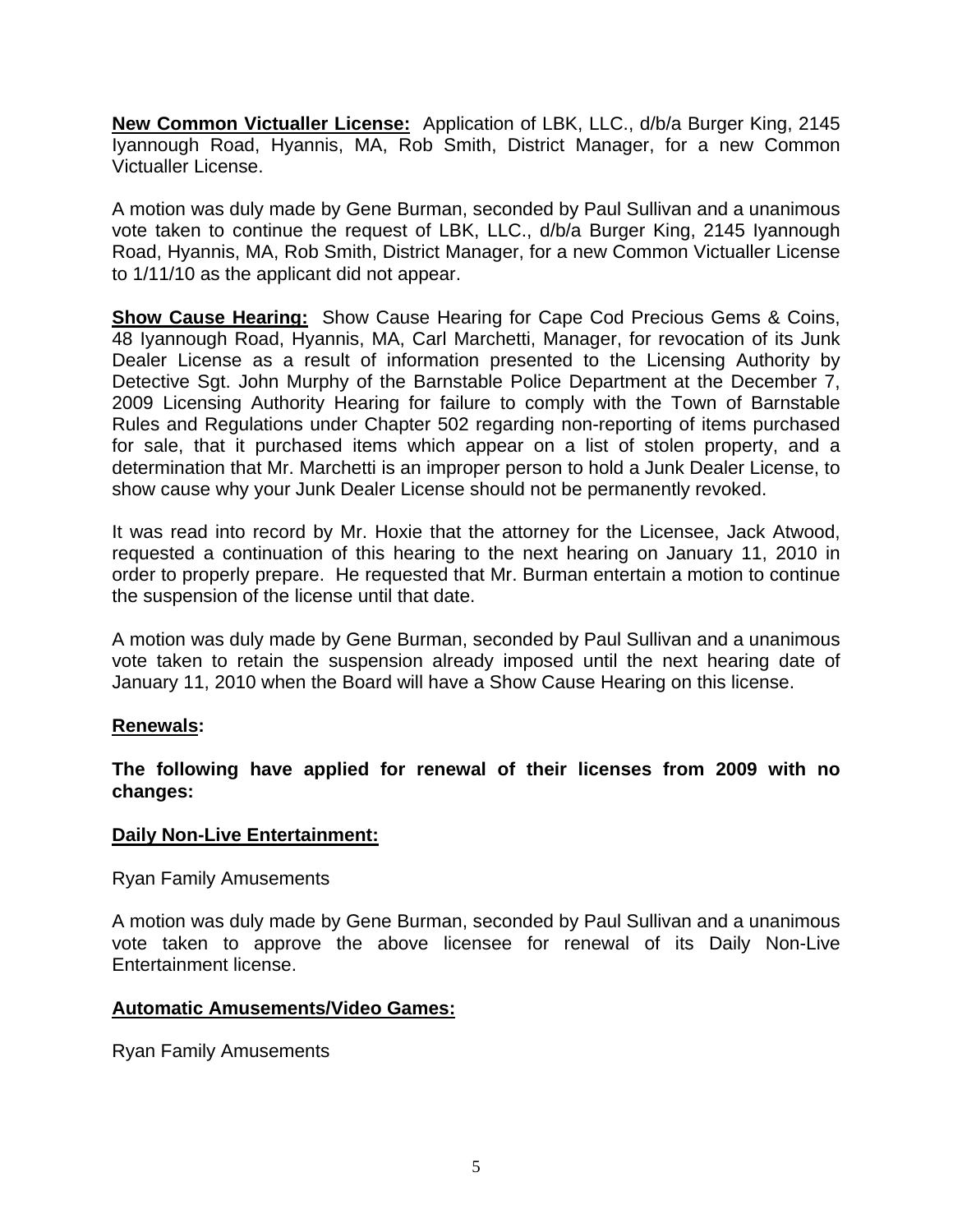A motion was duly made by Gene Burman, seconded by Paul Sullivan and a unanimous vote taken to approve the above licensee for its Automatic Amusement/video games license.

### **Sunday Entertainment:**

Ryan Family Amusements

A motion was duly made by Gene Burman, seconded by Paul Sullivan and a unanimous vote taken to approve the above licensee for its Sunday Entertainment license.

### **Class I Auto Dealers**:

Buckler's Tracey Volkswagen/Audi Coastal Trailer Sales Balise Hyundai Balise Nissan Ford of Hyannis (Tom Geiler asked that this be skipped and come back to it)

A motion was duly made by Gene Burman, seconded by Paul Sullivan and a unanimous vote taken to approve the above licensees for renewal of their Class I Auto Dealer Licenses.

## **Class II Auto Dealers:**

Hyannis Auto Sales Wheels to Work West Main Auto Robert's Auto Wholesale Huhtanen's Auto Sales AB Auto Sales Brico Autoworks Argus Auto Sales Willow Street Motors Harbor Auto Sales Route 66 Auto Sales Cars for Kindness Hyannis Auto, Inc. DeVincent Auto Brokers Rotary Collision Ctr.

A motion was duly made by Gene Burman, seconded by Paul Sullivan and a unanimous vote taken to approve the above licensees for renewal of their Class II Auto Dealer Licenses.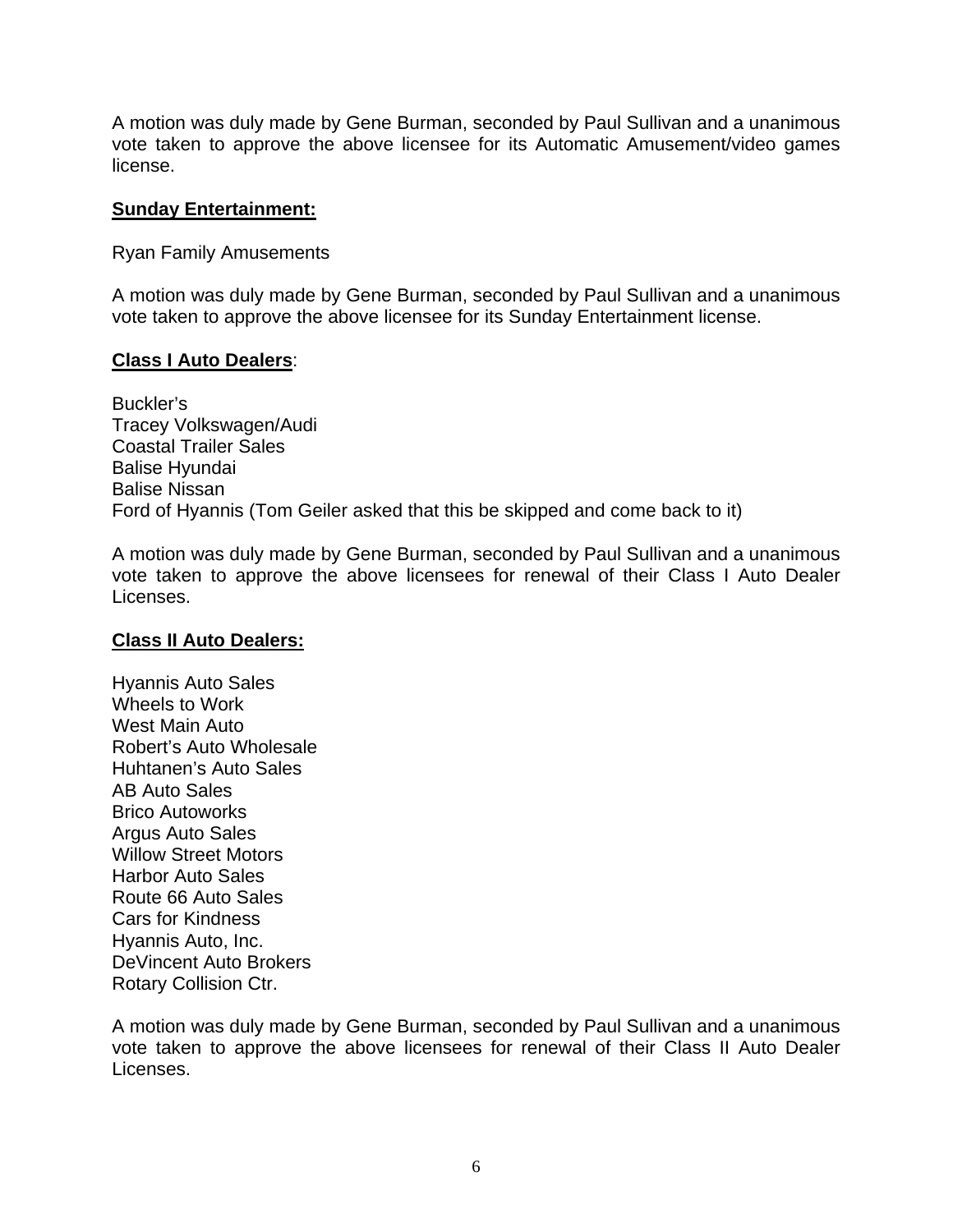## **Lodging Houses:**

Saltwinds B&B Beechwood Inn Memories by the Sea

A motion was duly made by Gene Burman, seconded by Paul Sullivan and a unanimous vote taken to approve the above licensees for renewal of their Lodging House licenses.

### **Common Victuallers:**

Wendy's Quizno's Great House of Zou La Petite France

A motion was duly made by Gene Burman, seconded by Paul Sullivan and a unanimous vote taken to approve the above licensees for renewal of their Common Victualler licenses.

Mr. Geiler asked about Ford of Hyannis – he stated it appears they have changed their  $d/b/a$ . Ms. Ade stated they have filed their renewal so as not to be confusing for us  $$ and will be filing the change within a week or two.

Mr. Geiler stated we have to limit this time period and ask that they file the new paperwork within 30 days. Mr. Sullivan suggested February 1<sup>st</sup>. A motion was duly made by Mr. Hoxie and seconded by Mr. Sullivan to approve the renewal of Ford of Hyannis until 2/1/10 and that they must file to change it to Balise Ford within that timeframe.

## **Business Meeting:**

Last drink" information was passed out for the Board from the Clerk's Office. Mr. Geiler stated it might be appropriate to send them notices to get some response on these 3 establishments. Mr. Geiler states we have not been given lists in the past but believes we are now going to see them with the new regime. He thinks bringing them in is shaky, but ignoring it is not a good thing either. It might be productive to ask them what they have done to ensure it will not happen again. Mr. Hoxie states it would be impossible to prosecute s a result of third party info at this point but would be good to let them know the Board knows about it. Mr. Geiler stated the new administration seems to be focused on process and putting in place things which they should have been doing right along. In the distant past we used to be notified and send a letter to the offenders on the list. It is thought to be important, especially with the severity of the issue. Ask them what steps that they have put in place. Mr. Sullivan stated he thinks they are just asking for the correct address and it is up to us to do what we feel is right. Lt. Jason stated she believes they deserve to know their name is on this list. Mr. Hoxie stated we